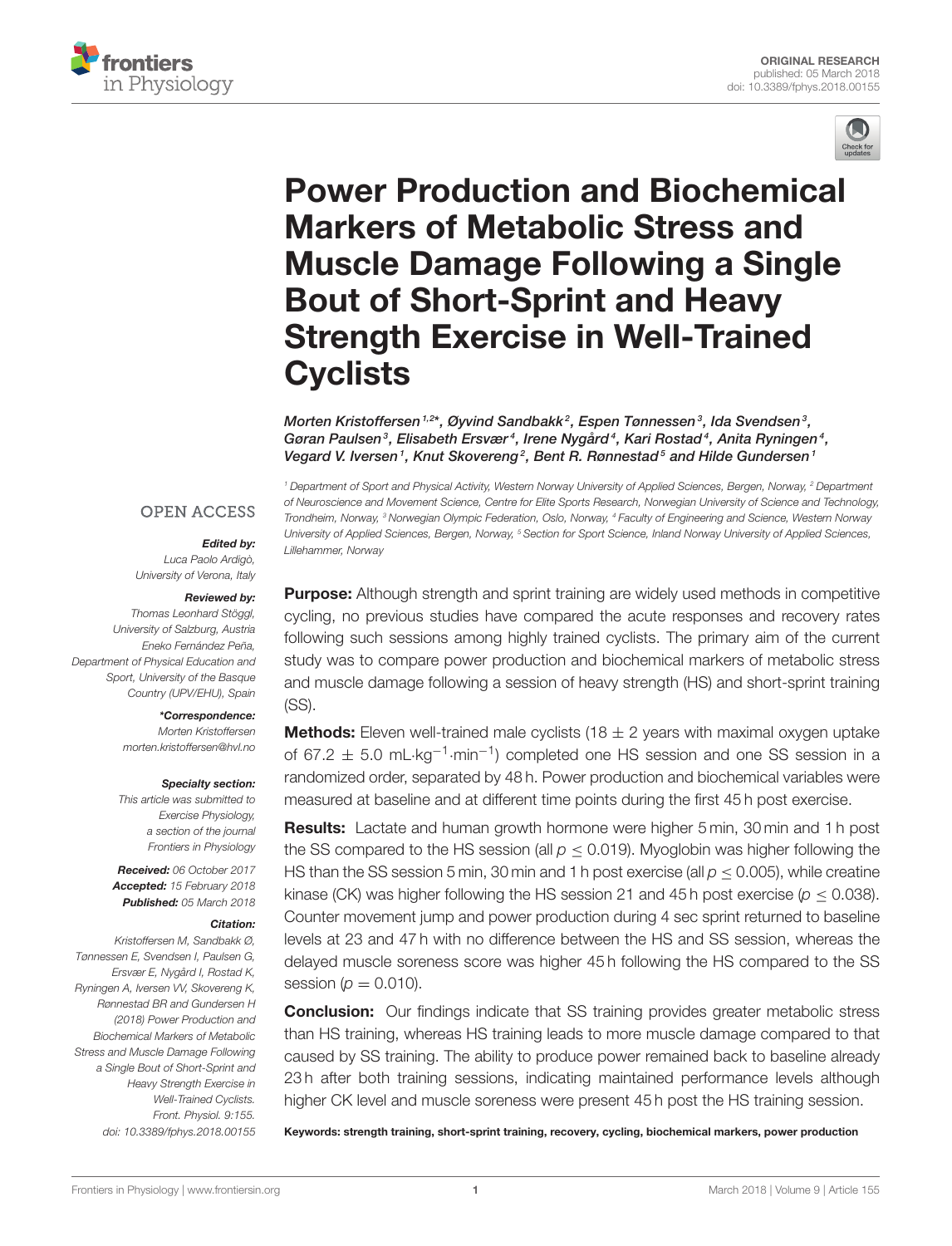# INTRODUCTION

Road cycling is an endurance sport with competitions typically lasting several hours [\(Coyle, 1999;](#page-7-0) [Jeukendrup et al., 2000;](#page-7-1) Padilla et al., [2000;](#page-7-2) [Faria et al., 2005\)](#page-7-3). However, many races are decided in a sprint finish [\(Martin et al., 2007\)](#page-7-4) where high power over a short period (∼10 s) of time is critical. To improve sprint power in cycling, many competitive cyclists regularly supplement their endurance training with heavy strength (HS) and/or short-sprint (SS) training. These strategies are supported by previous studies, showing positive effects of both HS training [\(Rønnestad et al.,](#page-7-5) [2010,](#page-7-5) [2015,](#page-7-6) [2016;](#page-7-7) [Aagaard et al., 2011;](#page-6-0) [Vikmoen et al., 2016\)](#page-8-0) and SS training [\(Creer et al., 2004;](#page-7-8) [Sloth et al., 2013;](#page-7-9) [Hebisz et al.,](#page-7-10) [2016\)](#page-7-10) on overall cycling performance and aerobic endurance indices in well-trained cyclists.

HS and SS exercise exert different loads on the neuromuscular and metabolic systems [\(Coffey et al., 2009\)](#page-7-11). While HS is normally executed with high loads and slow concentric and eccentric muscle actions [\(Kraemer and Ratamess, 2004\)](#page-7-12), SS in cycling is done one the bike and involves mainly concentric muscle work with lower loads and higher velocity contractions (Martin et al., [2007\)](#page-7-4). Although this reasoning implies that both acute responses and recovery rates following HS and SS sessions should differ, the current studies investigating such responses have been conducted on athletes performing either high intensity or strength training, or on untrained and less trained subjects [\(Barnett, 2006\)](#page-7-13). However, an athlete's training status would have a significant impact on both acute responses and recovery rates [\(Brancaccio et al., 2007,](#page-7-14) [2010;](#page-7-15) [Bishop et al., 2008\)](#page-7-16) highlighting the importance of conducting such studies on highly-trained participants.

Understanding training load and recovery in a given sport is imperative when designing training programs, because these variables determines long-term adaptations [\(Bishop et al., 2008\)](#page-7-16). As a measure of external workload, power output is commonly used both in cycling and in strength training, whereas internal training load is typically estimated based on physiological and perceptual responses such as oxygen uptake, heart rate (HR), blood lactate concentration ([La−]) [\(Borresen and Lambert,](#page-7-17) [2009\)](#page-7-17), and rating of perceived exertion (RPE) [\(Borg, 1982;](#page-7-18) [Wallace et al., 2009\)](#page-8-1). The changes in these variables are also used to measure recovery status following HS training, in combination with variations in strength and power performance [\(Raastad and Hallen, 2000;](#page-7-19) [Andersson et al., 2008;](#page-6-1) Haugvad et al., [2014\)](#page-7-20) and muscle soreness [\(Armstrong, 1984;](#page-6-2) Nosaka et al., [2002\)](#page-7-21). Based on such measurements, HS training programs containing 2–4 sets of 4–8 repetitions are shown to require 24– 72 h of recovery in well-trained athletes [\(Paulsen et al., 2012\)](#page-7-22). On the other hand, recovery following SS sessions has not yet been investigated, and possible differences in recovery rates following HS and SS training are therefore not clear. However, the acute responses of [La−] and hGH seems to be higher after high intensity training and sprint training compared to HS training [\(Kraemer et al., 1990;](#page-7-23) [Godfrey et al., 2003;](#page-7-24) Stokes et al., [2004\)](#page-7-25), and Mb and CK levels are showed to be higher after HS training [\(Brancaccio et al., 2007,](#page-7-14) [2010;](#page-7-15) [Speranza et al.,](#page-7-26) [2007\)](#page-7-26).

In addition to power production and perceptual measurements, various blood (biochemical) markers may provide a more detailed picture of how the various systems are loaded during a training session, as well as the subsequent rate of recovery [\(Brancaccio et al., 2010;](#page-7-15) [Bessa et al., 2016\)](#page-7-27). For example, creatine kinase (CK) [\(Koch et al., 2014\)](#page-7-28) and myoglobin (Mb) [\(Speranza et al., 2007;](#page-7-26) [Soares and Bozza, 2016\)](#page-7-29) provide an indication of muscle damage, while human growth hormone (hGH) and [La−] during and immediately after exercise (Smilios et al., [2003;](#page-7-30) [Gladden, 2004;](#page-7-31) [Stokes et al., 2004\)](#page-7-25) are regarded markers of the metabolic disturbances following training sessions.

The primary aim of the current study was to compare power production and biochemical markers of metabolic stress and muscle damage following a HS and a SS training session, as well as the 45-h recovery rates in well-trained cyclists. The secondary aim was to compare the changes in these values compared to their baseline levels. We hypothesized that biochemical indicators of muscle damage recover more slowly after HS compared to SS training, whereas acute metabolic responses are altered to a greater extent after SS training in well-trained cyclist.

### MATERIALS AND METHODS

#### **Participants**

Twelve well-trained male cyclists gave their written, informed consent to participate in the study. All cyclists had experience with HS and SS training from their daily training. To be included, the following criteria was fulfilled: (1) competitive cycling at national or international level, (2) maximal oxygen uptake ( $\dot{V}O_{2\text{max}}$ ) of  $\geq 60 \text{ mL} \cdot \text{kg}^{-1} \cdot \text{min}^{-1}$ , (3) implemented strength training including squat, hip flexion and leg press twice a week for a minimum of 4 weeks before testing, and (4) currently healthy and free from injury. One participant was excluded from the study due to illness. Baseline characteristics of the participants are presented in **[Table 1](#page-1-0)**. The Regional Committee for Medical and Health Research Ethics in West Norway evaluated our study not to include any medical or health related ethical concerns, and the study was then approved by The Norwegian Data protection Authority.

<span id="page-1-0"></span>TABLE 1 | Physiological characteristics of the male cyclists included in the study  $(n - 11)$ 

| Age (years)                                                                | $18 + 2$       |
|----------------------------------------------------------------------------|----------------|
| Body height (cm)                                                           | $181 \pm 7$    |
| Body mass (kg)                                                             | $71 \pm 5$     |
| Body fat (%)                                                               | $11 \pm 3$     |
| $\dot{V}O_{2max}$ (mL $\cdot$ kg <sup>-1</sup> $\cdot$ min <sup>-1</sup> ) | $67.2 \pm 5.0$ |
| $\dot{V}O_{2max}$ (L-min <sup>-1</sup> )                                   | $4.8 \pm 0.4$  |
| Maximal aerobic power (W)*                                                 | $401 + 39$     |
| Power output at $[La^-]$ of 4 mmol $-L^{-1}$ (W)                           | $287 + 30$     |
| Power output at $[La^-]$ of 4 mmol $-L^{-1}$ (W $kg^{-1}$ )                | $4.1 \pm 0.4$  |
|                                                                            |                |

\*The highest average of two consecutive 30 s measurements, [La−]: Blood lactate concentration.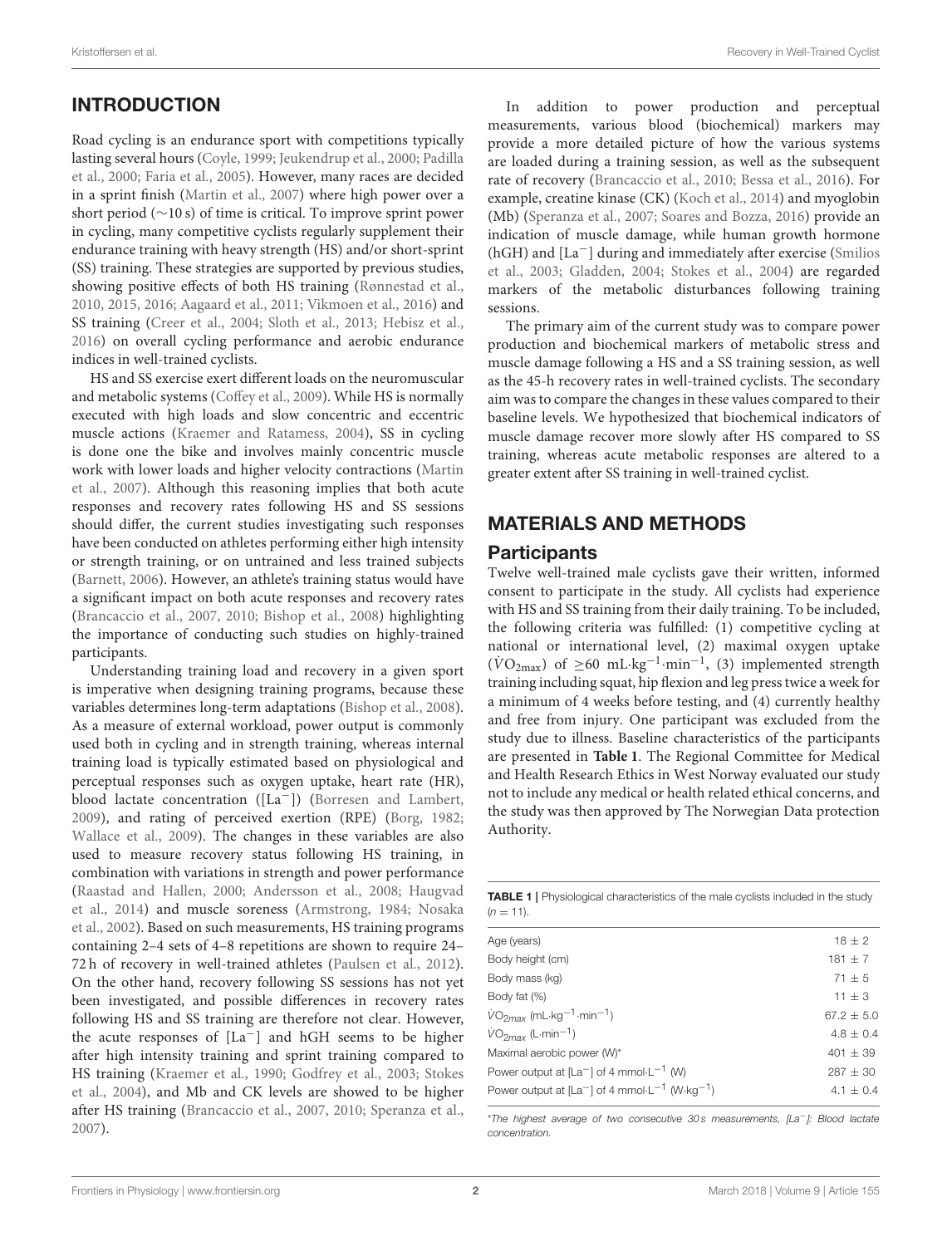#### Overall Design

The study was completed with a crossover design. Each participant completed either a HS or a SS session in a randomized order. There were 48 h between the two sessions for all participants. HR, RPE, power, and  $\left[ \mathrm{La}^{-1} \right]$  were measured during each of the training sessions. Biochemical variables were measured before breakfast (baseline) and 5 min, 30 min, 1 h, 21 h and 45 h post sessions. Power production was measured at baseline (after breakfast) as well as 23 h (CMJ and 4-sec sprint test) and 47 h (CMJ) post sessions. RPE was measured 0 min, 30 min and 1 h post sessions, while delayed muscle soreness (DOMS) was measured 21 h and 45 h post sessions.

# Preliminary Testing

Approximately 14 days before the first experimental training session, the participants completed submaximal and maximal testing on a cycle ergometer (Lode Excalibur Sport, Groningen, Netherlands). The submaximal testing was performed with stepwise increase in workload every 5 min, starting with 5-min at 125 W and increase of 50 W until a capillary blood lactate concentration ([La<sup>-</sup>]) of 2 mmol⋅L<sup>-1</sup>, followed by increase of 25 W until a  $\left[ \mathrm{La}^- \right]$  of 4 mmol $\cdot \mathrm{L}^{-1}$  or higher. HR was recorded (Polar V800, Kempele, Finland) during the final min of each stage, a fingertip blood sample was collected during the final 30 s for analysis of  $\left[ \mathrm{La}^{-1} \right]$  (Biosen S-line, EKF diagnostics, Germany). Power output at  $[La^-]$  of 4 mmol $\cdot L^{-1}$  was calculated from the relationship between [La−] and power output, using linear regression between data points.

After the submaximal test, each participant cycled at low intensity for 10 min before a continuous, incremental cycle ergometer test to volitional exhaustion determined  $\dot{V}O_{2\text{max}}$ . The test began one stage below the workload that elicited [La−] of 4 mmol $\cdot L^{-1}$  in the submaximal test, with increments of 25 W every minute. HR was measured continuously throughout the test, and the peak value recorded was defined as HR<sub>max</sub>. Expired gas was collected and analyzed continuously using a computerized metabolic system with mixing chamber (Oxycon Pro, Erich Jaeger GmbH, Hoechberg, Germany), calibrated before every test with certified calibration gases of known concentrations and a 3-L calibration syringe (CareFusion, Hoechberg, Germany). The determination of maximal  $VE$ ,  $VO_2$ , and  $\dot{V}CO_2$  and aerobic power (Watt) was defined as the highest average of two consecutive 30 s measurements.

### Familiarization Sessions

Familiarization to the specific sessions used in the present study was performed 1 week before the first experimental session. The 6RM load for each exercise in the HS session was defined during the familiarization session for each participant. During the cycling familiarization session, the pedaling resistance applied for the sprints was individually adjusted using an air braked bicycle ergometer (WattBike, WattBike Ltd, Nottingham, UK). This bike was used for both familiarization and experimental trials. To ensure that the participant achieved the highest possible power output during the 8-s sprints at a cadence of 130–140 revolutions per min (RPM) [\(Hopker et al., 2010\)](#page-7-32), each participant performed at least three sprint at different resistance level with 2 min recovery in between.

#### Procedures

All participants were instructed to abstain from strenuous exercise, to perform the same volume of low-intensity training and to have similar diet 48 h before both experimental training sessions, and until the final collection of recovery data 47 h post exercise were performed. All meals, daily activity and sleep were registered for all participants during the data collection period. Prior to both training sessions, participants arrived to the laboratory at the same time following an overnight fast of at least eight h for the baseline blood sample. A standardized breakfast was then served 1.5 h before each training session.

# Body Composition

Before breakfast, a direct segmental multi-frequency bioelectrical impedance analysis (DSM-BIA) was performed using the In-Body720 body composition analyzer (Biospace, Tokyo, Japan) to determine body composition. Body mass (kg) and body fat percentage were used in the analyses.

# CMJ and Peak Cycling Power

A continuous 15 min warm-up on a cycle ergometer (Tomahawke IC7, ICG, Germany) at an intensity of 70– 80% of HRmax was performed before both the CMJ and the peak cycling power test. The CMJ was performed using both legs on a three-dimensional force plate (Kistler 9286B, Kistler Instruments AG, Winterthur, Switzerland) immediately before and 23 and 47 h after each training session. The CMJ started from an upright position and the participants were instructed to descend to a self-chosen depth before jumping vertically with maximal effort. Throughout the CMJ, participants used a hand-on-hips position. Maximum jump height (cm) was calculated using Kistler Measurement, Analysis and Reporting Software (MARS, 2015, S2P, Lubljana, Slovenia). Participants performed at least three jumps, or continued until performance decreased. The best attempt was used in the final analyses.

Peak power  $(P_{peak})$  was measured during a 4-s all-out sprint test. The test was completed 23 h after each training session [\(Herbert et al., 2015;](#page-7-33) [Wainwright et al., 2017\)](#page-8-2). The 4-s all-out test was performed from a standstill start in a seated position, with maximal acceleration from the start, with similar settings as for the SS session. Baseline  $P_{peak}$  was defined as the highest peak power during the 4 first seconds obtained in one of the 12 sprint intervals in the SS session.

# HS and SS Sessions

HS and SS sessions were performed immediately after the CMJ test. Total duration of the SS and HS sessions, including warmup, were approximately 45 min.

The HS session consisted of squats with both legs in a smith machine (TKO, Houston, USA), unilateral leg-press (Mobility, Norway), and unilateral hip flexor exercises in cable cross apparatus (Gym 80, Gelsenkirchen, Deutschland), organized as 3 sets of 6 repetition maximum (RM) per exercise, separated by 3 min recovery between sets and 5 min between each exercise.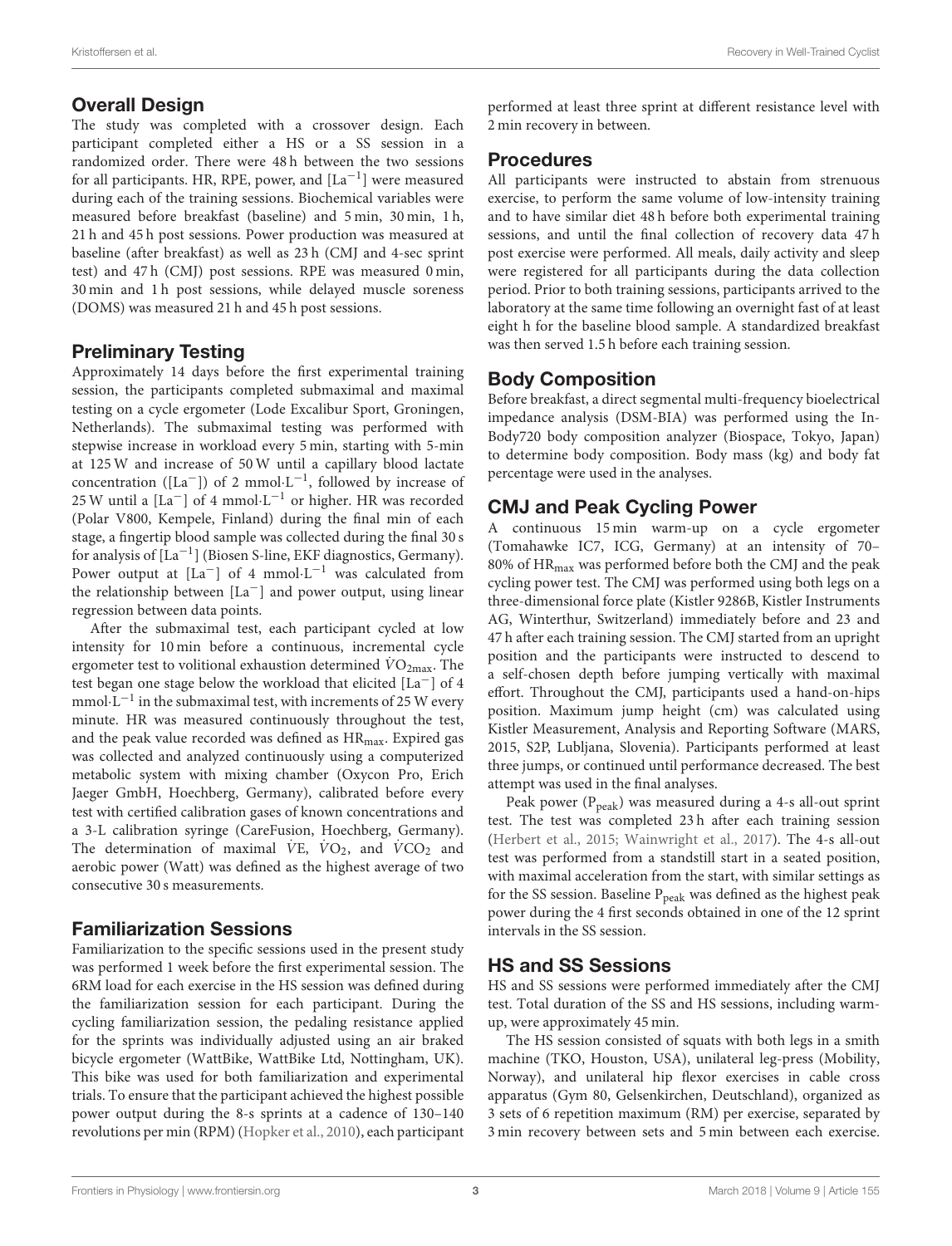Participants were instructed to carry out the concentric phase with maximal effort, while the eccentric phase was completed as a controlled movement lasting 2 s.

The SS session consisted of three sets of four 8-s intervals with maximal effort, performed from a standstill start in a seated position. Participants started with the individually chosen preferred leg and sitting position in all sprints. Each repetition was separated by 2 min active recovery and each set by 5 min active recovery, consisting of cycling at 70% HR<sub>max</sub>. All SS sessions were completed on a cycle ergometer (WattBike, WattBike Ltd, Nottingham, UK), which allowed measurement of power output [\(Hopker et al., 2010\)](#page-7-32). The HS and SS sessions were carefully designed to mirror typical training sessions implemented by Norwegian world-class cyclists.

HR was monitored for each set during both HS and SS sessions (Polar V800, Kempele, Finland). In the analyses, session peak HR  $(HR_{peak})$  is defined as the mean of the highest obtained HR within each set. RPE was recorded using Borg scale 6–20 [\(Borg, 1982;](#page-7-18) [Borg et al., 1985\)](#page-7-34) and used as following: immediately after (0 min) the session, 30 min and 1 h post-exercise, the participants were asked the following question: "how exhausted are you in yourlegs now?" [\(Day et al., 2004;](#page-7-35) [Wallace et al., 2009\)](#page-8-1). Muscle soreness was measured on a 1–10 scale, 21 and 45 h post-exercise.

#### Calculation of Power and Work

In the HS session, work done (kJ) and power were calculated using the distance and speed of the lifted weights, respectively, by a linear encoder (Muscle Lab, Ergotest Technology, Langesund, Norway) [\(Bosco et al., 1995\)](#page-7-36). Data were acquired and analyzed using Musclelab software (Musclelab version 8.26 Ergotest Technology). In the squat exercise, 90% of the body weight was added to the external load in the calculation. For the leg-press and hip-flexor exercises, only external load was used. Work done in the eccentric phase was calculated using 1/3 of concentric work [\(Knuttgen et al., 1982\)](#page-7-37) in all exercises. Average velocity was calculated through the whole range of motion utilized to perform a complete repetition and multiplied by the resistance (in N) to obtain average power (in W) [\(Bosco et al., 1995\)](#page-7-36). The average power ( $P_{\text{avg}}$ ) in each set was calculated as the  $P_{\text{avg}}$  in each repetition divided by the number of repetitions.

In the SS session, RPM,  $P_{avg}$ , and peak power ( $P_{peak}$ ) were sampled using Expert software v2.6020 (WattBike Ltd, Nottingham, UK). Work done in each interval was calculated as the Pavg during the interval multiplied by the interval duration. Work was calculated for the  $12 \times 8$ -s intervals, excluding the low intensity active recovery in-between. Due to missing data in the HS session, work done and power for both sessions are only calculated for 7 cyclists that were representative for the overall performance level of all cyclists (**[Table 1](#page-1-0)**).

#### Blood Sampling and Processing

Blood samples were collected pre-exercise (at baseline) and postexercise (5, 30 min, 1, 21, and 45 h). On each occasion, blood was sampled from an antecubital vein into three vacutainers containing K2-EDTA, lithium heparin and clot activator for serum separation (BD Life Sciences, New Jersey). Hematological analyses were performed within 2 h of collection on the K2-EDTA

sample. The serum sample was kept at room temperature for approximately 30 min prior to centrifugation at  $1,300 \times g$  for 10 min. Serum was then frozen at −80◦C until analyses. The lithium heparin samples were stored on ice and centrifuged at  $1,800 \times$  g and 4°C for 10 min within 90 min of collection. Plasma was stored at −20◦C until analyses.

Serum CK was determined using coupled enzymatic reactions, while serum Mb was measured using a turbidimetric immunoassay, both using the ABX Pentra C400 (Bergman Diagnostica, Horiba Medical, France) according to the manufacturer's protocol. Serum hGH was determined using a solid-phase, two-site chemiluminescent immunometric assay by the IMMULITE 2000 (Siemens Diagnostics, Germany), while plasma lactate was analyzed by the ABX Pentra C400 according to the manufacturer's protocol.

To eliminate inter-assay variance, all samples for a particular assay were thawed once and analyzed in the same assay run. Quality controls for the individual variables were within the acceptable ranges given by manufacturers. All data were corrected for change in plasma volume [\(Dill and Costill, 1974\)](#page-7-38).

#### Statistical Analyses

Data are presented as mean  $\pm$  standard deviation (SD). For serum level of CK, Mb, [La−] and hHG, as well as for CMJ performance, DOMS, peak cycling power and maximal RPM obtained in the 4-s all-out sprint test, the repeated measures ANOVA analyses were employed to evaluate main effects of time, training sessions (HS and SS), and the interaction effects between time and sessions. Paired sample t-tests were performed for comparison between sessions regarding work done, RPE, session HR<sub>peak</sub>, and session [La<sup>−</sup>] and for post hoc comparisons between and within training sessions for all variables. Statistical significance was determined at an alpha level of <0.05. SPSS<sup>®</sup> version 24.0 (IBM Corporation, Armonk NY, USA) for Windows $^{\circledR}$  was used for all the statistical analyses.

### RESULTS

#### Training Load

Total work done (kJ) was about two times larger in the SS session compared to the HS session ( $p < 0.001$ ), with correspondingly higher HR<sub>peak</sub> ( $p < 0.001$ ) and [La<sup>-</sup>] ( $p < 0.001$ ) (**[Table 2](#page-4-0)**).

### Short-Sprint Training Session

Ppeak and Pavg for the intervals in the entire SS session were 1113  $\pm$  102 and 964  $\pm$  75 W, respectively. From set 1 (sprint 1-4) to set 3 (sprint 9–12) there was a 5.3% decrease in P<sub>peak</sub> (1,142  $\pm$ 103, and 1,082  $\pm$  113 W,  $p = 0.030$ ) and a non-significant 3.0% decrease in P<sub>avg</sub> (982  $\pm$  76, and 951  $\pm$  77 W,  $p = 0.123$ ), with stable  $P_{peak}$  and  $P_{avg}$  within sets. There was an increase in [La<sup>-</sup>] from set 1 to 2 ( $p = 0.003$ ) and from set 1 to set 3 ( $p < 0.001$ )  $(10.9 \pm 1.9, 12.6 \pm 2.4, \text{ and } 13.6 \pm 1.9 \text{ mmol} \cdot \text{L}^{-1}$ , respectively).

# Heavy Strength Training Session

P<sub>avg</sub> in the entire sessions of squat, hip flexion and leg press were  $321 \pm 35$ ,  $438 \pm 53$ , and  $250 \pm 53$  W, respectively. There was a decrease of 8.9% in P<sub>avg</sub> from set 1 to 3 in squat (337  $\pm$  40 and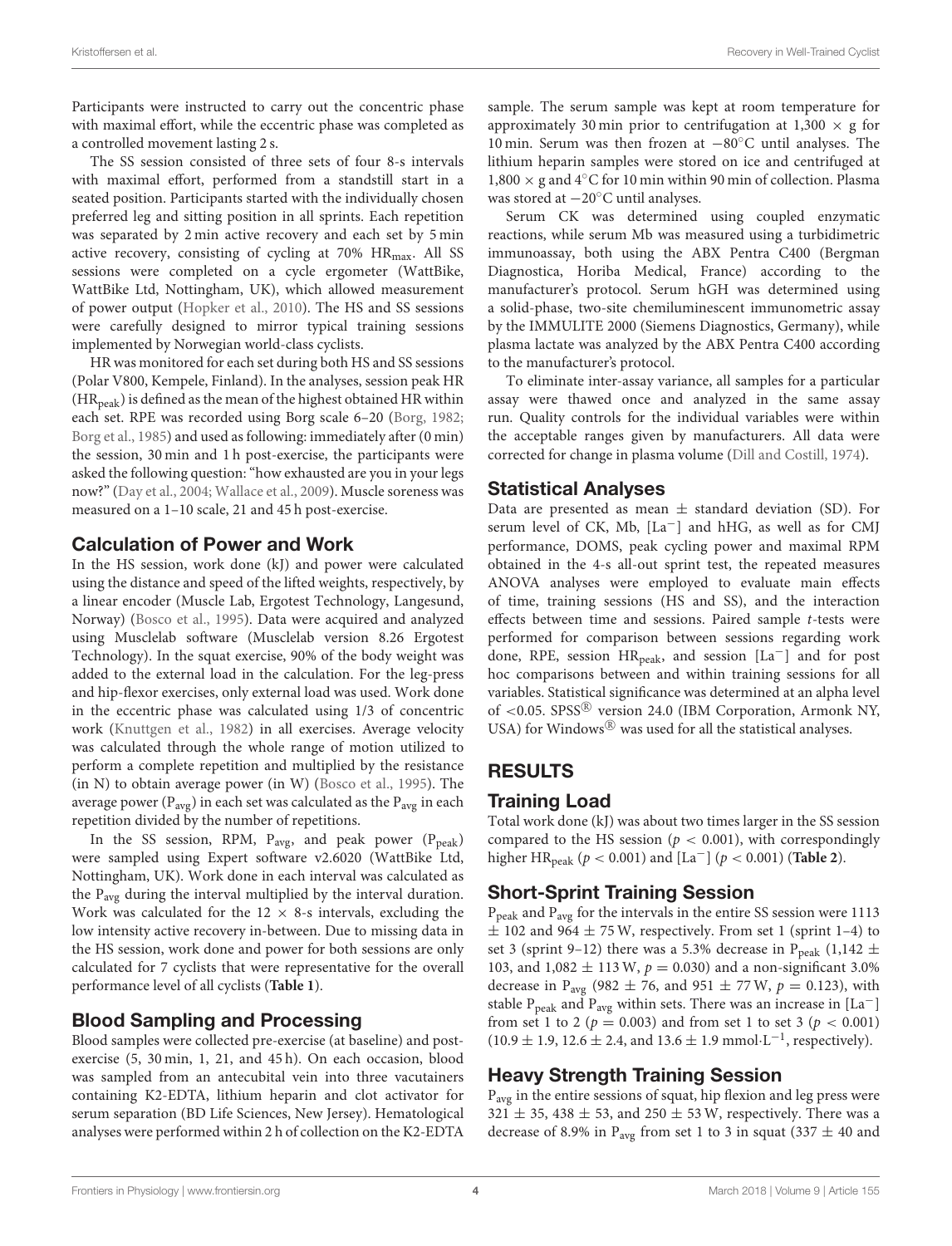<span id="page-4-0"></span>

| <b>TABLE 2</b>   Baseline and post exercise physiological and perceptual markers of |
|-------------------------------------------------------------------------------------|
| exertion in response to short-sprint interval training (SS session) and heavy       |
| strength training (HS session).                                                     |

|                                                            | <b>SS session</b> | <b>HS</b> session         |
|------------------------------------------------------------|-------------------|---------------------------|
| Total Work (kJ)                                            | $90.6 \pm 2.9$    | $47.9 \pm 2.9^*$          |
| RPE immediately post exercise                              | $18.5 + 1.8$      | $15.9 \pm 1.8^*$          |
| RPE 30 min post exercise                                   | $10.7 \pm 3.9$    | $9.8. \pm 2.3$            |
| RPE 1 h post exercise                                      | $8.8 \pm 3.2$     | $8.6 \pm 1.9$             |
| $HR_{peak}$ (bpm)                                          | $178 + 10$        | $160 \pm 11$ <sup>*</sup> |
| [La <sup>-</sup> ] at baseline (before breakfast) (mmol/L) | $0.9 \pm 0.3$     | $0.8 \pm 0.5$             |
| $[La^-]$ 5 min post exercise (mmol/L)                      | $14.8 \pm 3.1$    | $4.4 + 1.8^*$             |
| DOMS 21 h post exercise $(1-10)$                           | $1.5 + 1.2$       | $2.1 + 1.7$               |
| DOMS 45 h post exercise $(1-10)$                           | $1.1 \pm 0.3$     | $2.5 \pm 1.5^*$           |
| CMJ at baseline (cm)                                       | $34.0 + 5.8$      |                           |
| CMJ 23 h post exercise (cm)                                | $33.2 \pm 5.4$    | $34.0 \pm 5.1$            |
| CMJ 47 h post exercise (cm)                                | $34.0 \pm 5.8$    | $34.0 \pm 4.2$            |
| Peak cycling power (W) at baseline                         | $1,183 \pm 98$    |                           |
| Peak cycling power (W) 23 h post exercise                  | $1,215 \pm 128$   | $1,212 \pm 108$           |
| Peak RPM at baseline                                       | $140 + 4$         |                           |
| Peak RPM 23 h post exercise                                | $141 \pm 5$       | $142 \pm 5$               |

RPE, rating of perceived exertion (6–20); [La<sup>-</sup>], plasma blood lactate concentration; DOMS, delayed onset muscle soreness; CMJ, counter movement jump; RPM, revolutions per minute. Session HR<sub>peak</sub>, average heart rate values from all intervals and reps in HS and SS session. Peak cycling power and peak RPM at baseline are maximal values obtained during the first 4 s in an 8-s maximal cycling sprint. Peak cycling power and peak RPM 23 h post exercise are maximal values obtained in a 4-s all-out sprint test. \*Significant difference between SS and HS session ( $p < 0.05$ ).

 $307 \pm 37$  W, respectively,  $p = 0.003$ ), an increase of 11.2% from set 1 to 3 in hip flexion (410  $\pm$  55, and 456  $\pm$  53 W, respectively,  $p = 0.030$ ) and of 12.0% in leg press (234  $\pm$  51, and 262  $\pm$  61 W, respectively,  $p = 0.046$ ). There was a significant increase in [La<sup>-</sup>] during the HS session from first to last exercise ( $p = 0.010$ ) (4.8)  $\pm$  1.0, 6.1  $\pm$  2.8 and 6.0  $\pm$  1.6 mmol $\cdot$ L<sup>-1</sup> respectively).

# Power Production and Perceptual Responses

There were no differences in CMJ height (23 and 47 h post exercise), nor in P<sub>peak</sub> or RPM obtained in the 4-s all out sprint test (23 h post exercise) between the HS and SS sessions, and no changes from baseline values for any of the sessions (**[Table 2](#page-4-0)**). For RPE, there was a main effect of time (0 min, 30 min and 1 h post exercise) ( $p < 0.001$ ), and an interaction between time and session ( $p = 0.022$ ) with higher RPE ( $p = 0.010$ ) immediately after the SS session compared to the HS session. There was a main effect of session for DOMS ( $p = 0.043$ ), with a significantly higher DOMS score 45 h after the HS session compared to the SS session  $(p = 0.010)$ , with similar levels after 21 h.

#### Biochemical Markers

There were main effects of time for CK ( $p = 0.001$ ), Mb ( $p <$ 0.001), hGH ( $p < 0.001$ ) and [La<sup>-</sup>] ( $p < 0.001$ ), and main effects of session for Mb (with higher levels for HS than SS;  $p = 0.004$ ), for hGH (with higher levels for SS than HS;  $p = 0.003$ ) and for [La<sup>-</sup>] (with higher levels for SS than HS;  $p < 0.001$ ). Interaction

effects of time  $\times$  session were found for the levels of CK ( $p =$ 0.002), Mb, hGH, and  $\lceil La^{-} \rceil$  (all  $p < 0.001$  **[Figure 1](#page-5-0)**). Higher levels of CK and Mb were reported following the HS session, whereas higher levels of hGH and [La−] were detected following the SS session.

### Creatine Kinase

CK was higher following the HS compared to the SS session both 21 h ( $p = 0.023$ ) and 45 h ( $p = 0.38$ ) post exercise (**[Figure 1A](#page-5-0)**). Moreover, increased CK from baseline was seen 5, 30 min, 1, 21, and 45 h after completing the HS session ( $p < 0.001$ ,  $p < 0.001$ ,  $p < 0.001$ ,  $p = 0.015$ ,  $p = 0.034$ , respectively). An increase in CK from baseline was only seen 5 min and 30 min after completing the SS session ( $p = 0.002$  and  $p = 0.007$ , respectively), while no difference was seen 1, 21, and 45 h post session (**[Figure 1A](#page-5-0)**).

# Myoglobin

Mb was higher following the HS compared to the SS session 5 min, 30 min, and 1 h post exercise ( $p = 0.002$ ,  $p = 0.004$ , and 0= 0.005, respectively; **[Figure 1B](#page-5-0)**). Increased Mb from baseline was seen 5 min, 30 min and 1 h both after completing the HS (p  $= 0.002$ ,  $p = 0.003$ , and  $p = 0.002$  respectively) and the SS session  $(p = 0.009, p = 0.001,$  and  $p = 0.003$ , respectively). No difference from baseline was seen 21 and 45 h post in any of the sessions (**[Figure 1B](#page-5-0)**).

#### Lactate

[La−] was higher following the SS compared to the HS session 5 min, 30 min, and 1 h post exercise ( $p < 0.001$  for all comparisons) (**[Figure 1C](#page-5-0)**). An increase in [La−] from baseline was seen 5 min, 30 min and 1 h after completing the HS and the SS session ( $p < 0.001$  for all comparisons), while no differences were seen 21 and 45 h post sessions (**[Figure 1C](#page-5-0)**).

### Human Growth Hormone

Level of hGH was higher following the SS compared to the HS session 5 min, 30 min and 1 h post exercise ( $p = <0.001$ ,  $p =$ 0.006, and  $p = 0.019$ , respectively; **[Figure 1D](#page-5-0)**). An increase in hGH from baseline was seen 5 min post exercise following both the HS ( $p = 0.016$ ) and the SS ( $p = 0.002$ ) (**[Figure 1D](#page-5-0)**).

# **DISCUSSION**

The primary aim of the current study was to compare power production and biochemical markers of metabolic stress and muscle damage following a HS and a SS training session designed to mirror typical training sessions implemented by world-class cyclists. A main result was higher levels of [La−] and hGH 5 min, 30 min and 1 h following the SS session compared to the HS session, as well as higher levels of Mb following the HS session compared to the SS session at the same time points. However, no differences between sessions were found 21 h post exercise. As expected, the serum level of CK was higher 21 and 45 h following the HS session compared to the SS session. In addition, DOMS was higher 45 h after the HS session compared to the SS session. There was no difference in CMJ performances 23 or 47 h post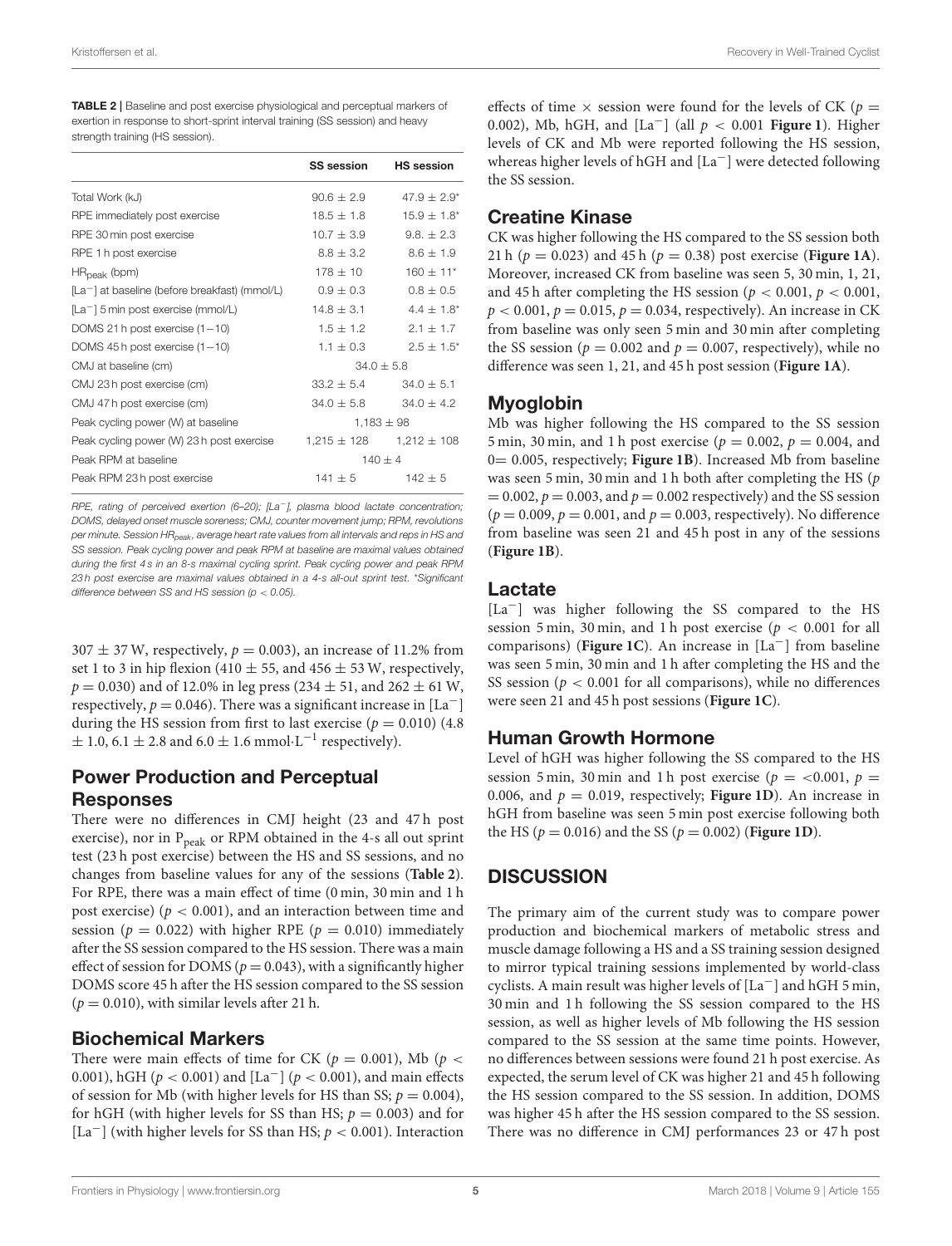

<span id="page-5-0"></span>exercise, or in P<sub>peak</sub> and RPM obtained in the 4-s all-out sprint test 23 h post exercise between the HS and SS sessions.

The inherent differences in load exerted from the HS and SS sessions led to subsequent diversities in the acute responses, which is in line with previously published studies in this area [\(Kraemer et al., 1990;](#page-7-23) [Godfrey et al., 2003;](#page-7-24) [Mougios,](#page-7-39) [2007;](#page-7-39) [Speranza et al., 2007;](#page-7-26) [Bishop et al., 2008;](#page-7-16) [Coffey et al.,](#page-7-11) [2009;](#page-7-11) [Brancaccio et al., 2010;](#page-7-15) [Koch et al., 2014;](#page-7-28) [Bessa et al.,](#page-7-27) [2016;](#page-7-27) [Soares and Bozza, 2016\)](#page-7-29). However, while none of the previous studies compared the acute responses between sprint and strength training, the novelty of our approach were the paired samples design used to compare acute responses and recovery rates following typical training sessions. In addition, we used a complex battery of biochemical markers indicating metabolic stress and muscle damage among highly trained cyclists. The acute responses following these sessions seemed to be influenced both by the total work done that was larger for the SS session and the peak and average power/load that was higher during the HS session. Specifically, the work done during the twelve 8-s maximal cycling sprints was about 2 times larger compared to the HS training session containing three sets of 6RM using three different strength exercises. This was reflected in higher RPE scores,  $HR_{peak}$  and levels of [La<sup>-</sup>] following the SS compared to the HS session. In comparisons, the higher levels of [La−] and hGH following the SS session indicate larger metabolic disturbances than for the HS session [\(Smilios et al.,](#page-7-30)

[2003;](#page-7-30) [Gladden, 2004;](#page-7-31) [Stokes et al., 2004\)](#page-7-25). The increase of hGH after high-intensity exercises are well recognized [\(Godfrey et al.,](#page-7-24) [2003\)](#page-7-24), since greater demands of anaerobic glycolysis stimulates serum hGH elevations [\(Kraemer et al., 1990\)](#page-7-23). Overall, the higher levels of [La−] and hGH 5 min, 30 min and 1 h after the SS session compared to the HS session, coincide with the larger work done and most likely reflects higher metabolic stress than the HS session. These differences in recovery rates between sessions provide new insight that might help coaches and athletes to understand the load and recovery rates from such sessions. In this case, these markers remained back to baseline within 1 day after both sessions, indicating that well-trained cyclists are metabolically recovered and can train as normal on the subsequent day.

Furthermore, the higher levels of Mb until 1 h post exercise and greater CK levels 21 and 45 h post exercise reported after the HS session compared to the SS session indicates larger muscle damage [\(Mougios, 2007;](#page-7-39) [Speranza et al., 2007;](#page-7-26) [Bishop et al., 2008;](#page-7-16) [Brancaccio et al., 2010;](#page-7-15) [Koch et al., 2014;](#page-7-28) [Bessa et al., 2016;](#page-7-27) [Soares and Bozza, 2016\)](#page-7-29). It has previously been shown that weight bearing exercises, including eccentric muscle actions, cause the highest increase in serum level of CK [\(Brancaccio et al., 2007,](#page-7-14) [2010;](#page-7-15) [Koch et al., 2014\)](#page-7-28) and Mb [\(Speranza et al., 2007;](#page-7-26) Soares and Bozza, [2016\)](#page-7-29). In the present study, exercises in the HS session were performed with slow movements in the eccentric phase and with maximal effort and movement velocity in the concentric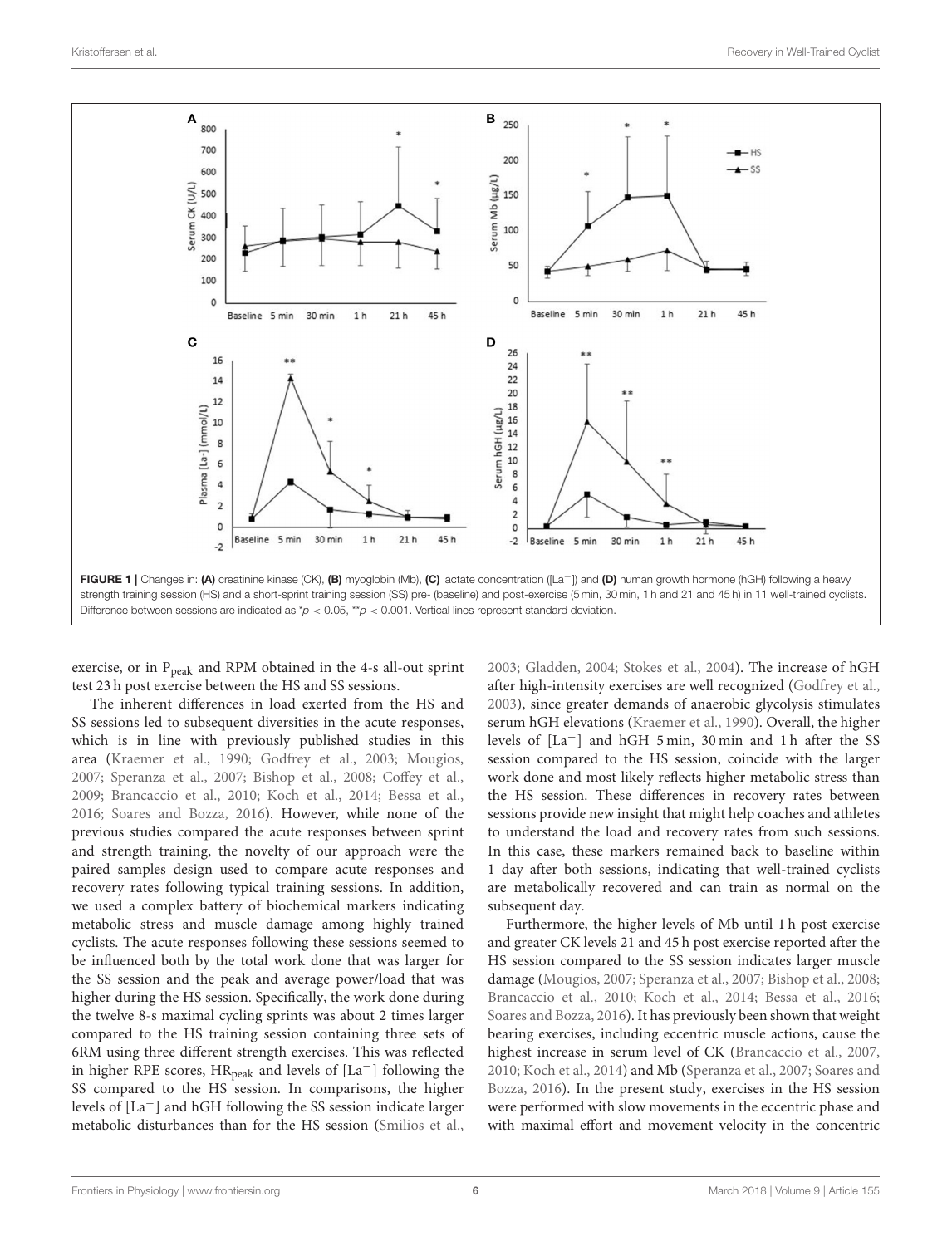phase, while the SS session was performed with lower resistance and less eccentric action. This difference may have led to more muscle damage for the HS session, which subsequently requires longer time to be fully recovered—an important and novel finding to be aware of when implementing strength training in well-trained cyclists' training schedule.

In the present study, a relatively low DOMS score was reported after both sessions, although there was a significantly higher score after the HS session compared to the SS session 45 h post session. Our findings are generally in line with several previous studies where DOMS was increased 24–72 h following a strength training session [\(Armstrong, 1984;](#page-6-2) [Nosaka et al., 2002;](#page-7-21) [Kraemer and Ratamess, 2004;](#page-7-12) [Bishop et al., 2008\)](#page-7-16). However, the relatively low DOMS scores in the present study might be due to the higher fitness levels of our participants, as well as their high level of familiarization to such sessions. Differences in both acute responses and recovery rates between athletes of different training levels or with various degrees of familiarization are important distinctions to be aware of when comparing studies. However, the use of CK levels and DOMS score as measures of recovery is controversial [\(Nosaka et al., 2002\)](#page-7-21), and previous studies show no correlation between changes in CK levels, DOMS scores and performance tests measuring force production following fatiguing events [\(Byrne et al., 2004\)](#page-7-40). This also applies to our data, where the development of CK, DOMS and power production in CMJ and 4-s all-out sprints follows different patterns.

According to [Paulsen et al. \(2012\)](#page-7-22), force production during performance tests are essential measures of recovery status. Here we measured CMJ height and P<sub>peak</sub> on a cycle ergometer, which reflects the ability to produce force and power, and should provide valid measures of recovery status in that context. However, we found no difference between the HS and SS session in either of these measures, which are likely explained by the higher fitness levels and familiarization of our cyclists compared to previous studies. Furthermore, no difference from baseline values was found neither after the HS nor after the SS session. This is in contrast to the decline in force production previously reported both after HS and SS training [\(Raastad and Hallen,](#page-7-19) [2000;](#page-7-19) [Andersson et al., 2008;](#page-6-1) [Haugvad et al., 2014;](#page-7-20) Gathercole et al., [2015\)](#page-7-41). Although the relatively rapid recovery among our participants might be due to their high fitness level, we cannot exclude that endurance athletes may have limited ability to produce force and power, and thereby induce less muscle damage compared to studies done on power-trained athlete groups. Less muscle damage in our group may also be influenced by our inclusion criterion that that HS and SS training should have been part of the cyclists' weekly training before entering our study.

#### **REFERENCES**

<span id="page-6-0"></span>Aagaard, P., Andersen, J. L., Bennekou, M., Larsson, B., Olesen, J. L., Crameri, R., et al. (2011). Effects of resistance training on endurance capacity and muscle fiber composition in young top-level cyclists. Scand. J. Med. Sci. Sports [21, e298–e307. doi: 10.1111/j.1600-0838.2010.](https://doi.org/10.1111/j.1600-0838.2010.01283.x) 01283.x

### **CONCLUSION**

Our findings indicate that SS training provides greater metabolic stress than HS training, whereas HS training leads to more muscle damage compared to that caused by SS training. However, although higher CK level and muscle soreness were present 45 h post the HS training session the ability to produce power remained back to baseline already 23 h after both training sessions indicating a rapid rate of recovery in our well-trained cyclists.

#### Practical Application

Based on our findings, it appears that sprint training provides a different type of response than strength training among welltrained cyclists, with higher metabolic disturbances after SS training and greater muscular damage subsequent to HS training. This must be taken into account by coaches and athletes when including such sessions in the weekly training plans. However, it seems like both types of training require relatively short recovery times compared to previous studies on less trained participants. Such sessions will therefore not substantially influence sessions performed approximately 24 h later in well-trained cyclist who are already familiar with sprint and strength training. Still, there seems to be indications of muscle damage and perceptual feelings of muscle fatigue the first 45 h after HS training that athletes/coaches should be aware of.

#### ETHICS STATEMENT

This study was carried out in accordance with the recommendations of The Norwegian Data protection Authority with written informed consent from all subjects. All subjects gave written informed consent in accordance with the Declaration of Helsinki. The protocol was approved by the The Norwegian Data protection (45048).

### AUTHOR CONTRIBUTIONS

MK: Planning, data collection, analyzing, and writing; ØS, ET, GP, and BR: Planning, analyzing, and writing; IS: Analyzing and writing; EE, IN, KR, and AR: Blood data collection, analyzing, writing; VI and KS: Data collection and analyzing; HG: Data collection, analyzing, and writing.

### ACKNOWLEDGMENTS

The authors express their thanks to the participants for their time and effort.

- <span id="page-6-1"></span>Andersson, H., Raastad, T., Nilsson, J., Paulsen, G., Garthe, I., and Kadi, F. (2008). Neuromuscular fatigue and recovery in elite female soccer: effects of active recovery. Med. Sci. Sports Exerc. [40, 372–380. doi: 10.1249/mss.0b013e31815](https://doi.org/10.1249/mss.0b013e31815b8497) b8497
- <span id="page-6-2"></span>Armstrong, R. B. (1984). Mechanisms of exercise-induced delayed onset muscular soreness: a brief review. Med. Sci. Sports Exerc. 16, 529–538. doi: [10.1249/00005768-198412000-00002](https://doi.org/10.1249/00005768-198412000-00002)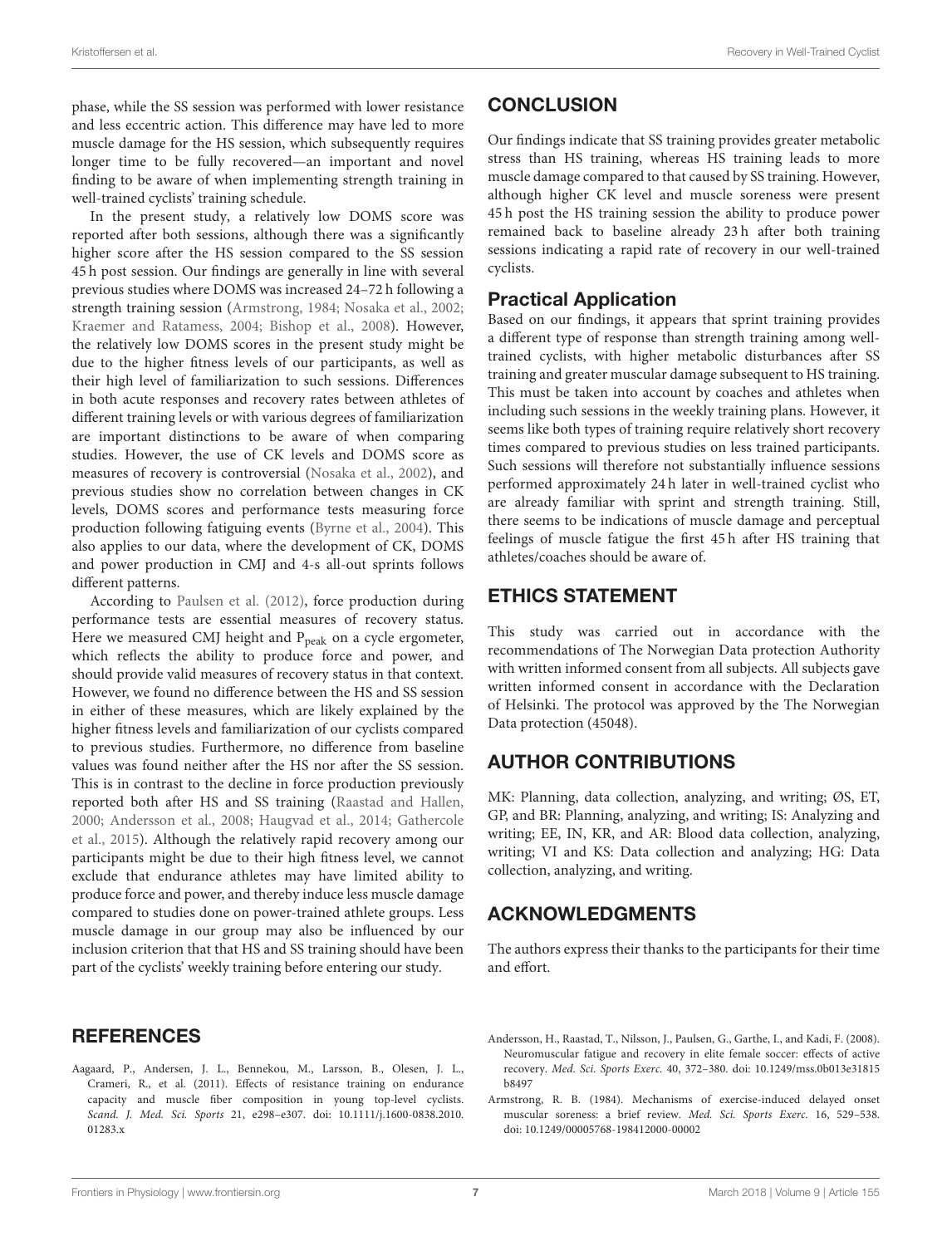- <span id="page-7-13"></span>Barnett, A. (2006). Using recovery modalities between training sessions in elite athletes: does it help? Sports Med. [36, 781–796. doi: 10.2165/00007256-200636090-](https://doi.org/10.2165/00007256-200636090-00005) 00005
- <span id="page-7-27"></span>Bessa, A. L., Oliveira, V. N., Agostini, G. G., Oliveira, R. J., Oliveira, A. C., White, G. E., et al. (2016). Exercise intensity and recovery: biomarkers of injury, inflammation, and oxidative stress. J. Strength Cond. Res. 30, 311–319. doi: [10.1519/JSC.0b013e31828f1ee9](https://doi.org/10.1519/JSC.0b013e31828f1ee9)
- <span id="page-7-16"></span>Bishop, P. A., Jones, E., and Woods, A. K. (2008). Recovery from training: a brief review: brief review. J. Strength Cond. Res. 22, 1015–1024. doi: [10.1519/JSC.0b013e31816eb518](https://doi.org/10.1519/JSC.0b013e31816eb518)
- <span id="page-7-18"></span>Borg, G. A. (1982). Psychophysical bases of perceived exertion. Med. Sci. Sports Exerc. 14, 377–381. doi: [10.1249/00005768-198205000-00012](https://doi.org/10.1249/00005768-198205000-00012)
- <span id="page-7-34"></span>Borg, G., Ljunggren, G., and Ceci, R. (1985). The increase of perceived exertion, aches and pain in the legs, heart rate and blood lactate during exercise on a bicycle ergometer. Eur. J. Appl. Physiol. Occup. Physiol. 54, 343–349. doi: [10.1007/BF02337176](https://doi.org/10.1007/BF02337176)
- <span id="page-7-17"></span>Borresen, J., and Lambert, M. I. (2009). The quantification of training load, the training response and the effect on performance.<br>Sports Med. 39, 779-795. doi: 10.2165/11317780-000000000-Sports Med. [39, 779–795. doi: 10.2165/11317780-000000000-](https://doi.org/10.2165/11317780-000000000-00000) 00000
- <span id="page-7-36"></span>Bosco, C., Belli, A., Astrua, M., Tihanyi, J., Pozzo, R., Kellis, S., et al. (1995). A dynamometer for evaluation of dynamic muscle work. [Eur. J. Appl. Physiol. Occup. Physiol.](https://doi.org/10.1007/BF00618487) 70, 379–386. doi: 10.1007/BF006 18487
- <span id="page-7-15"></span>Brancaccio, P., Lippi, G., and Maffulli, N. (2010). Biochemical markers of muscular damage. Clin. Chem. Lab. Med. 48, 757–767. doi: [10.1515/CCLM.2010.179](https://doi.org/10.1515/CCLM.2010.179)
- <span id="page-7-14"></span>Brancaccio, P., Maffulli, N., and Limongelli, F. M. (2007). Creatine kinase monitoring in sport medicine. Br. Med. Bull. 81–82, 209–230. doi: [10.1093/bmb/ldm014](https://doi.org/10.1093/bmb/ldm014)
- <span id="page-7-40"></span>Byrne, C., Twist, C., and Eston, R. (2004). Neuromuscular function after exerciseinduced muscle damage: theoretical and applied implications. Sports Med. 34, 49–69. doi: [10.2165/00007256-200434010-00005](https://doi.org/10.2165/00007256-200434010-00005)
- <span id="page-7-11"></span>Coffey, V. G., Jemiolo, B., Edge, J., Garnham, A. P., Trappe, S. W., and Hawley, J. A. (2009). Effect of consecutive repeated sprint and resistance exercise bouts on acute adaptive responses in human skeletal muscle. Am. J. Physiol. Regul. Integr. Comp. Physiol. [297, R1441–R1451. doi: 10.1152/ajpregu.003](https://doi.org/10.1152/ajpregu.00351.2009) 51.2009
- <span id="page-7-0"></span>Coyle, E. F. (1999). Physiological determinants of endurance exercise performance. J. Sci. Med. Sport 2, 181–189. doi: [10.1016/S1440-2440\(99\)80172-8](https://doi.org/10.1016/S1440-2440(99)80172-8)
- <span id="page-7-8"></span>Creer, A. R., Ricard, M. D., Conlee, R. K., Hoyt, G. L., and Parcell, A. C. (2004). Neural, metabolic, and performance adaptations to four weeks of high intensity sprint-interval training in trained cyclists. Int. J. Sports Med. 25, 92–98. doi: [10.1055/s-2004-819945](https://doi.org/10.1055/s-2004-819945)
- <span id="page-7-35"></span>Day, M. L., McGuigan, M. R., Brice, G., and Foster, C. (2004). Monitoring exercise intensity during resistance training using the session RPE scale. J. Strength Cond. Res. 18, 353–358. doi: [10.1519/R-13113.1](https://doi.org/10.1519/R-13113.1)
- <span id="page-7-38"></span>Dill, D. B., and Costill, D. L. (1974). Calculation of percentage changes in volumes of blood, plasma, and red cells in dehydration. J. Appl. Physiol. 37, 247–248. doi: [10.1152/jappl.1974.37.2.247](https://doi.org/10.1152/jappl.1974.37.2.247)
- <span id="page-7-3"></span>Faria, E. W., Parker, D. L., and Faria, I. E. (2005). The science of cycling: factors affecting performance - part 2. Sports Med. 35, 313–337. doi: [10.2165/00007256-200535040-00003](https://doi.org/10.2165/00007256-200535040-00003)
- <span id="page-7-41"></span>Gathercole, R., Sporer, B., Stellingwerff, T., and Sleivert, G. (2015). Alternative countermovement-jump analysis to quantify acute neuromuscular fatigue. Int. J. Sports Physiol. Perform. 10, 84–92. doi: [10.1123/ijspp.2013-0413](https://doi.org/10.1123/ijspp.2013-0413)
- <span id="page-7-31"></span>Gladden, L. B. (2004). Lactate metabolism: a new paradigm for the third millennium. J. Physiol. 558(Pt 1), 5–30. doi: [10.1113/jphysiol.2003.058701](https://doi.org/10.1113/jphysiol.2003.058701)
- <span id="page-7-24"></span>Godfrey, R. J., Madgwick, Z., and Whyte, G. P. (2003). The exerciseinduced growth hormone response in athletes. Sports Med. 33, 599–613. doi: [10.2165/00007256-200333080-00005](https://doi.org/10.2165/00007256-200333080-00005)
- <span id="page-7-20"></span>Haugvad, A., Haugvad, L., Hamarsland, H., and Paulsen, G. (2014). Ethanol does not delay muscle recovery but decreases testosterone/cortisol ratio. Med. Sci. Sports Exerc. [46, 2175–2183. doi: 10.1249/MSS.00000000000](https://doi.org/10.1249/MSS.0000000000000339) 00339
- <span id="page-7-10"></span>Hebisz, R., Hebisz, P., and Zaton, M. (2016). Work efficiency in repeated sets of sprint interval exercise in cyclists. J. Sports Med. Phys. Fitness. 57, 195–201. doi: [10.23736/S0022-4707.16.06006-X](https://doi.org/10.23736/S0022-4707.16.06006-X)
- <span id="page-7-33"></span>Herbert, P., Sculthorpe, N., Baker, J. S., and Grace, F. M. (2015). Validation of a six second cycle test for the determination of peak power output. Res. Sports Med. 23, 115–125. doi: [10.1080/15438627.2015.1005294](https://doi.org/10.1080/15438627.2015.1005294)
- <span id="page-7-32"></span>Hopker, J., Myers, S., Jobson, S. A., Bruce, W., and Passfield, L. (2010). Validity and reliability of the Wattbike cycle ergometer. Int. J. Sports Med. 31, 731–736. doi: [10.1055/s-0030-1261968](https://doi.org/10.1055/s-0030-1261968)
- <span id="page-7-1"></span>Jeukendrup, A. E., Craig, N. P., and Hawley, J. A. (2000). The bioenergetics of world class cycling. J. Sci. Med. Sport 3, 414–433. doi: [10.1016/S1440-2440\(00\)80008-0](https://doi.org/10.1016/S1440-2440(00)80008-0)
- <span id="page-7-37"></span>Knuttgen, H. G., Nadel, E. R., Pandolf, K. B., and Patton, J. F. (1982). Effects of training with eccentric muscle contractions on exercise performance, energy expenditure, and body temperature. Int. J. Sports Med. 3, 13–17. doi: [10.1055/s-2008-1026054](https://doi.org/10.1055/s-2008-1026054)
- <span id="page-7-28"></span>Koch, A. J., Pereira, R., and Machado, M. (2014). The creatine kinase response to resistance exercise. J. Musculoskelet. Neuronal Interact. 14, 68–77.
- <span id="page-7-23"></span>Kraemer, W. J., Marchitelli, L., Gordon, S. E., Harman, E., Dziados, J. E., Mello, R., et al. (1990). Hormonal and growth factor responses to heavy resistance exercise protocols. J. Appl. Physiol. [69, 1442–1450. doi: 10.1152/jappl.1990.69.](https://doi.org/10.1152/jappl.1990.69.4.1442) 4.1442
- <span id="page-7-12"></span>Kraemer, W. J., and Ratamess, N. A. (2004). Fundamentals of resistance training: progression and exercise prescription. Med. Sci. Sports Exerc. 36, 674–688. doi: [10.1249/01.MSS.0000121945.36635.61](https://doi.org/10.1249/01.MSS.0000121945.36635.61)
- <span id="page-7-4"></span>Martin, J. C., Davidson, C. J., and Pardyjak, E. R. (2007). Understanding sprint-cycling performance: the integration of muscle power, resistance, and modeling. Int. J. Sports Physiol. Perform. 2, 5–21. doi: [10.1123/ijspp.2.1.5](https://doi.org/10.1123/ijspp.2.1.5)
- <span id="page-7-39"></span>Mougios, V. (2007). Reference intervals for serum creatine kinase in athletes. Br. J. Sports Med. [41, 674–678. doi: 10.1136/bjsm.2006.](https://doi.org/10.1136/bjsm.2006.034041) 034041
- <span id="page-7-21"></span>Nosaka, K., Newton, M., and Sacco, P. (2002). Delayed-onset muscle soreness does not reflect the magnitude of eccentric exercise-induced muscle damage. Scand. J. Med. Sci. Sports [12, 337–346. doi: 10.1034/j.1600-0838.2002.](https://doi.org/10.1034/j.1600-0838.2002.10178.x) 10178.x
- <span id="page-7-2"></span>Padilla, S., Mujika, I., Orbañanos, J., and Angulo, F. (2000). Exercise intensity during competition time trials in professional road cycling. Med. Sci. Sports Exerc. [32, 850–856. doi: 10.1097/00005768-200004000-](https://doi.org/10.1097/00005768-200004000-00019) 00019
- <span id="page-7-22"></span>Paulsen, G., Mikkelsen, U. R., Raastad, T., and Peake, J. M. (2012). Leucocytes, cytokines and satellite cells: what role do they play in muscle damage and regeneration following eccentric exercise? Exerc. Immunol. Rev. 18, 42–97.
- <span id="page-7-19"></span>Raastad, T., and Hallén, J. (2000). Recovery of skeletal muscle contractility after high- and moderate-intensity strength exercise. Eur. J. Appl. Physiol. 82, 206–214. doi: [10.1007/s004210050673](https://doi.org/10.1007/s004210050673)
- <span id="page-7-5"></span>Rønnestad, B. R., Hansen, E. A., and Raastad, T. (2010). In-season strength maintenance training increases well-trained cyclists' performance. Eur. J. Appl. Physiol. [110, 1269–1282. doi: 10.1007/s00421-010-](https://doi.org/10.1007/s00421-010-1622-4) 1622-4
- <span id="page-7-6"></span>Rønnestad, B. R., Hansen, J., Hollan, I., and Ellefsen, S. (2015). Strength training improves performance and pedaling characteristics in elite cyclists. Scand. J. Med. Sci. Sports 25, e89–e98. doi: [10.1111/sms.12257](https://doi.org/10.1111/sms.12257)
- <span id="page-7-7"></span>Rønnestad, B. R., Hansen, J., and Nygaard, H. (2016). 10 weeks of heavy strength training improves performance-related measurements in elite cyclists. J. Sports Sci. 35, 1435–1441. doi: [10.1080/02640414.2016.1215499](https://doi.org/10.1080/02640414.2016.1215499)
- <span id="page-7-9"></span>Sloth, M., Sloth, D., Overgaard, K., and Dalgas, U. (2013). Effects of sprint interval training on VO2max and aerobic exercise performance: a systematic review and meta-analysis. Scand. J. Med. Sci. Sports [23, e341–e352. doi: 10.1111/sms.](https://doi.org/10.1111/sms.12092) 12092
- <span id="page-7-30"></span>Smilios, I., Pilianidis, T., Karamouzis, M., and Tokmakidis, S. P. (2003). Hormonal responses after various resistance exercise protocols. Med. Sci. Sports Exerc. 35, 644–654. doi: [10.1249/01.MSS.0000058366.04460.5F](https://doi.org/10.1249/01.MSS.0000058366.04460.5F)
- <span id="page-7-29"></span>Soares, M. P., and Bozza, M. T. (2016). Red alert: labile heme is an alarmin. Curr. Opin. Immunol. [38, 94–100. doi: 10.1016/j.coi.2015.](https://doi.org/10.1016/j.coi.2015.11.006) 11.006
- <span id="page-7-26"></span>Speranza, L., Grilli, A., Patruno, A., Franceschelli, S., Felzani, G., Pesce, M., et al. (2007). Plasmatic markers of muscular stress in isokinetic exercise. J. Biol. Regul. Homeost. Agents 21, 21–29.
- <span id="page-7-25"></span>Stokes, K. A., Nevill, M. E., Cherry, P. W., Lakomy, H. K., and Hall, G. M. (2004). Effect of 6 weeks of sprint training on growth hormone responses to sprinting. Eur. J. Appl. Physiol. [92, 26–32. doi: 10.1007/s00421-003-](https://doi.org/10.1007/s00421-003-1038-5) 1038-5